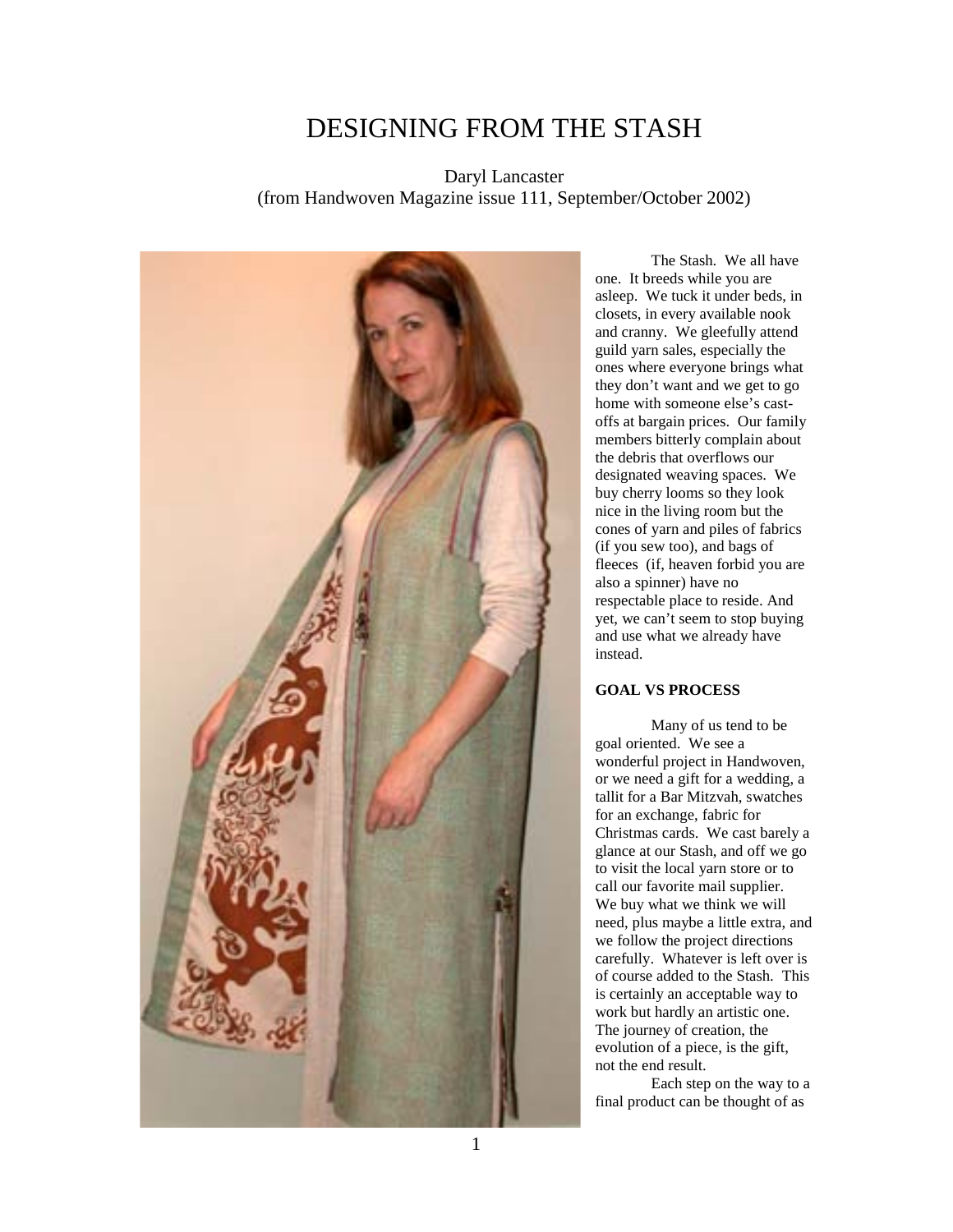a process in itself. The steps may even be completed years apart from one another. I shop to shop, design to design, weave to weave, and sew just because I am in a mood to sew. But for this method to work, you have to have something on hand to work with when the mood strikes. Hence - the Stash.

# **GOING SHOPPING**

Remember this article the next time you are in a place that might have something you can add to your stash. This is permission to whip out that credit card at the next conference and "Shop 'til you Drop". When others in your household say, "But you have so much yarn! When are you going to use up what you have?" show them this article.

How much to buy? Choose yarns that feel good to you, a pound of this, two pounds if you really love it. Buy several colors of each; don't try to match the colors. Buy different textures, fiber contents, hues that aren't necessarily your favorites. Look especially for bargains. The point is to have no preconceived notions about what you will do with what you buy.

#### **THE STASH IS THE LIMIT**

There is a catch. When I design, I allow myself to use only what is in the Stash. I will not except in extreme emergencies, purchase something for a piece I am working on. Everything from the yarn to the buttons must come from the Stash. This requires you to listen to your materials -- they will talk to you.

Your life experiences, the Stash, and your equipment and skills are all a part of what you create. Each piece is like a new relationship: You meet someone new, you have a wonderful time finding out all about him or her. You become obsessed, letting all other responsibilities fall by the wayside. You fantasize. You go to interesting places, do new and exciting things, and then, when the relationship is finally over, there is a mourning period, until the next new idea comes along!

#### **FROM MY STASH TO A VEST**

After a crisis in my life, I found myself in my studio with a healing urge to create, and a length of yardage seemed to be crying, "Pick me, Pick me!"

I had woven the fabric the year before, when a shadow weave draft in a magazine sent me to my Stash where a cone of aqua and one of taupe that I barely noticed before nearly leapt off the shelf. (yarns are equivalent to approximately an 8/2 cotton)



I am the type of person who enjoys balancing a check book, so calculating what I have and what I can make from it is a fun process for me. Since I have no idea where the yarn came from, how much I have, nor what it is made of (unless the little label inside the cone is correct, which it often isn't for bargain yarns), I need to get out my trusty McMorran yarn balance (a must have for any weaver with a stash) and my digital postal scale. (available from office supply stores).

I carefully calculate the yards per pound with the balance (a rule of thumb is to measure three times and take an average) and then weigh the cone to figure out how much yardage is on the cone (yards per pound times number of pounds less the weight of the cone). An easy way to subtract the weight of the cone is to zero out the scale with an empty cone first if you have one.

This is where the fun begins. After you have figured out how much yarn you have and how many ends and picks per inch are suitable for your structure (in this case 20 epi and 20 ppi), you can determine how much fabric you can weave.

When I weave, I usually weave yardage to add to my Stash for future creative relationships. My yarn amounts, the shadow-weave structure, and my warping reel (for which each revolution is 3 yd) helped dictate a 6 yd warp 25" wide (for about 4 ½ - 5 yd of 22-23" wide finished fabric).

When I finished weaving the fabric, I had about 50 yards of taupe yarn left over! I was pretty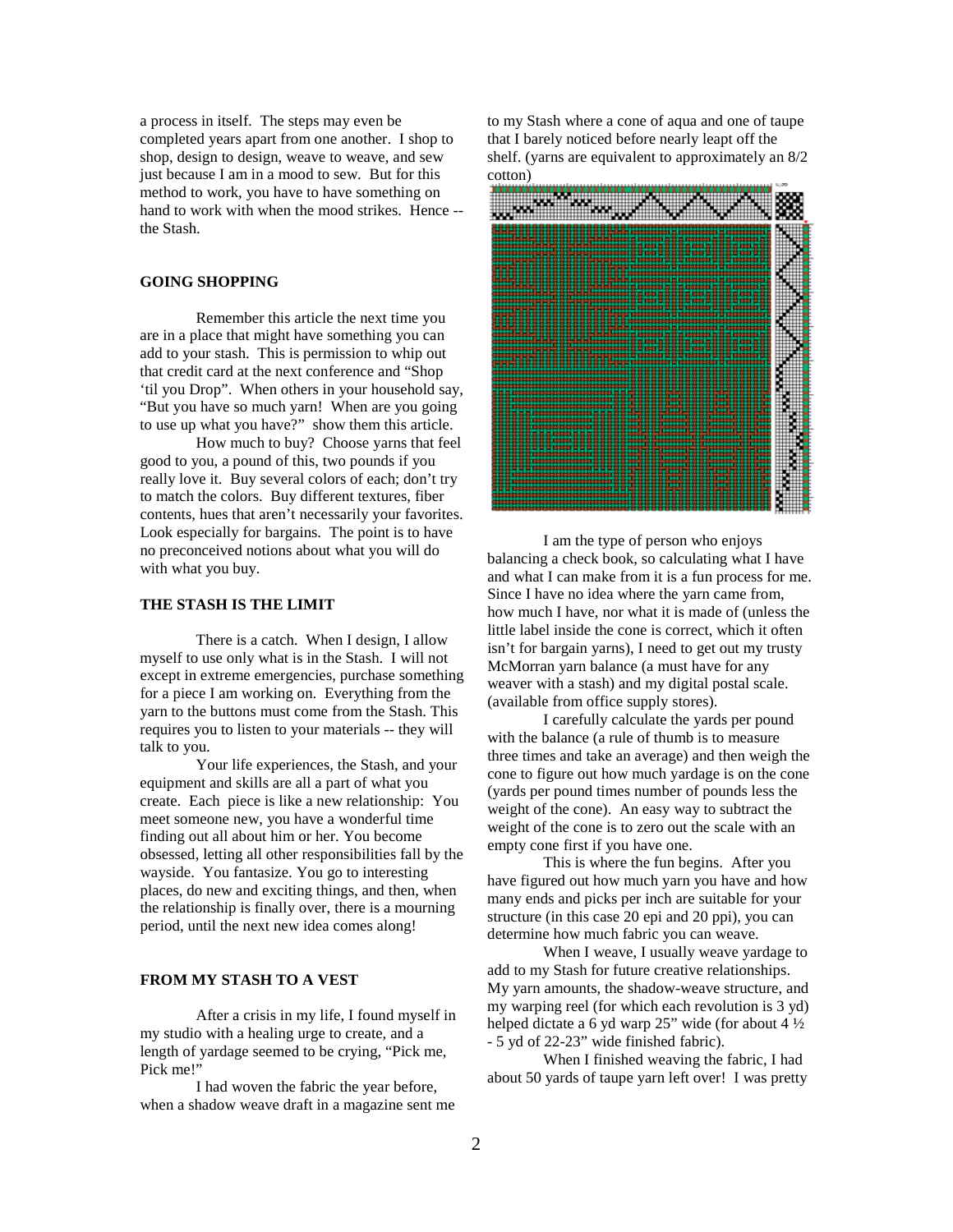proud of how closely I had calculated. Then I put the fabric away.

# **THE FIRST CHALLENGE: THE PATTERN**

When the shadow-weave fabric cried to me a year later, I had just finished reading a catalog that featured long vests from faraway lands, especially appealing at that difficult moment in my life. I took out my favorite jacket pattern and lengthened it, and then realized that my fabric was not wide enough for a full back nor long enough for two fronts and two backs. Hmmm. It then occurred to me that I could shift the side seams toward the back until the back could be cut from the full width of the fabric. In this case there might just be enough fabric for one narrow back and two fronts with their now extended sides.

I drafted the pattern, using Red Dot Tracer from HTC Corporation

<http://www.weaversew.com/shop/index.php> which allows me to sew together the pattern pieces and try them on like a garment. I made the vest pattern as long as my fabric length would allow.

Just then, my inkle loom, which hangs in my studio from hooks on an upper shelf, began waving to me. I decided inkle – woven bands must embellish armhole and center front edges. I altered the armhole of the jacket front and back to allow for the bands; see below.



### **THE SECOND CHALLENGE: THE BANDS**

But I only had 50 yards of taupe! How could I weave bands that would coordinate with the



fabric (remember, no additional purchases!)? With a lot of graph paper and my niddynoddy to measure exact yardage, I figured out how many ends of taupe I could include. I made several designs and began weaving. Two yards later, I thought – boring!

I carefully unwove (remember I am into process here), so I could salvage the precious taupe to use again, and added a raspberry. I set up a different design and this time I hit pay dirt. Only 18" of taupe yarn was left when I finished the band.



# **THE LINING**

As I began to sew, it became apparent that the vest would need a lining. Back to the Stash! A fabric I had silk screened in college twenty five years ago, begged to be noticed. (And since it really wanted to be part of this particular piece there was



exactly enough of it. I found that if a particular raw material gives me too much trouble it wasn't supposed to be in the piece in the first place.)

 In another cabinet I discovered the perfect closure: a bauble on a beaded necklace I had picked up at a church rummage sale (you don't think I buy